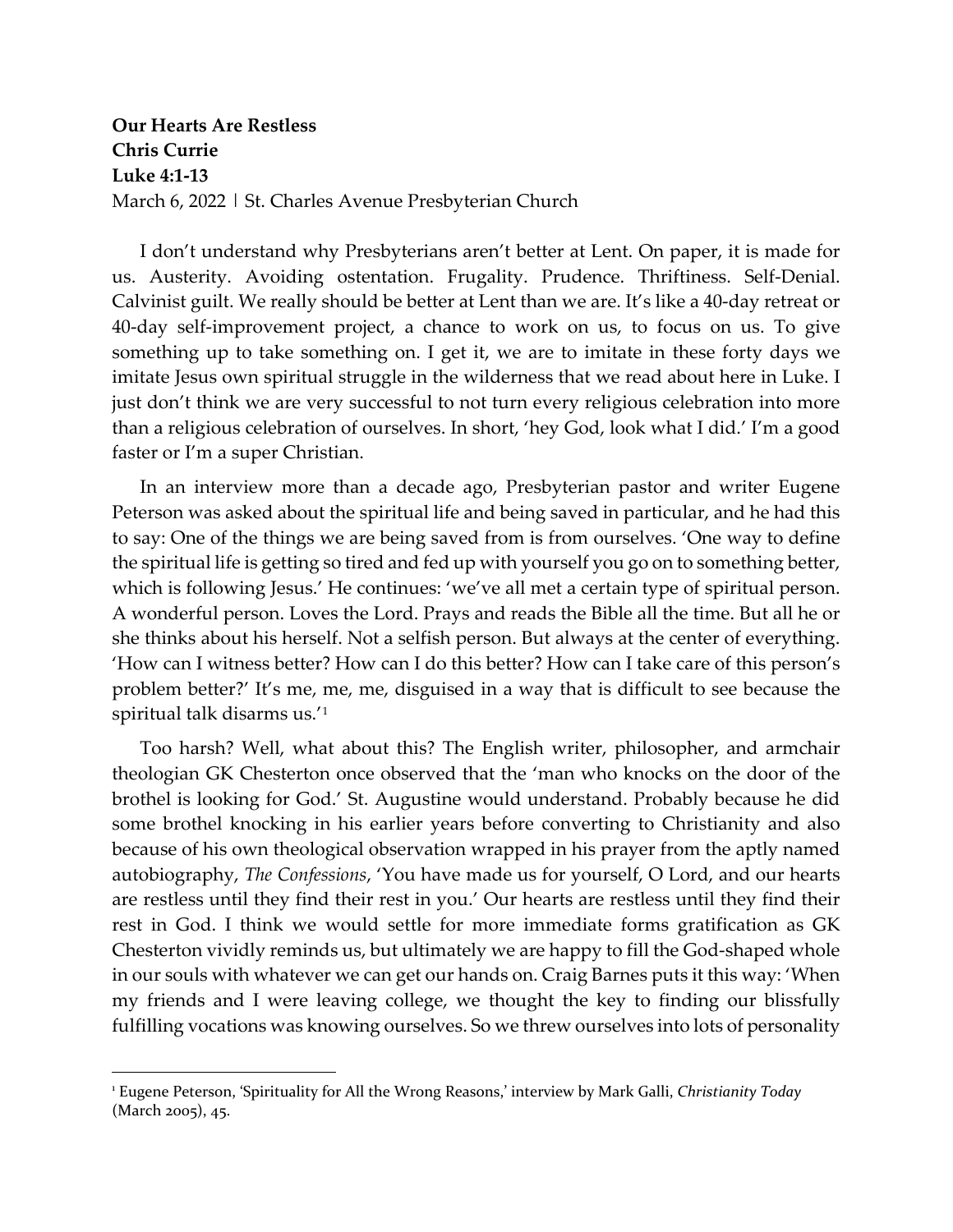inventories, guidance counseling, and books like *What Color Is Your Parachute?—*all in the hopes of unlocking the internal mystery of ourselves…we chased fulfillment like it was the Holy Grail.'[2](#page-1-0) Nothing, Barnes observes, is more frustrating than 'freedom without calling,' and no matter what great or misguided choices we make, none of our choices 'can satisfy our soul's yearning' or fill up the God-sized hole we all carry in our hearts. Nothing else can fill us no matter how fulfilling until we attend to our primal need, 'to glorify and enjoy God,' or in Augustine's words, to find our rest in God. Well, that is easier said than done. There is no instruction book. No three-step methodology. No magic formula.

And it is interesting to me how quickly we focus in on the 40 days of fasting in the wilderness as the central part of this story of temptation rather than on the actual temptations Jesus faces on our behalf and liberates us from. The devil said to him 'If you are the Son of God, command this stone to become a loaf of bread.' If you are the Son of God, become self-sufficient and make everyone in the world self-sufficient. In one snap of the finger you could solve world hunger and alleviate the need in every human being to ever have to ask for help or rely on anyone else for daily sustenance ever again. Isn't this our secret dream. To never have to ask for help. To never need someone else. To be able to provide for all our needs by ourselves. Instead, Jesus reminds us what a lost cause, impaired humanity, and lonely existence it is to be completely self-sufficient and he refuses to give into what seems to be a completely reasonable and attractive temptation. It is a gift to be a dependent creature, not an impairment. It is a gift to rely on others, to need the love and support of those around us, to occasionally have to say, can you help me? Surely, you've heard the illustration about heaven and hell that both places have a lavish banquet of the finest foods you could ever imagine. And both places have 6-footlong forks to eat from the delicious spread. In heaven, they learn to feed each other and in hell everyone starves to death because they can't imagine not being self-sufficient enough to manage on their own. Jesus shows that our true humanity is to be dependent creatures, not only on God, but on each other, and to try to be anything else is to risk throwing our true humanity away. Theologian and professor James KA Smith reminds us that it is in the Christian community, the body of Christ where we practice such dependency, 'a community of practice whose members own up to the fact that we don't always love what we say we do—that [sometimes] the 'devices and desires' of our hearts outstrip our best intentions.' And to come to worship together, where we sit with other flawed, stubborn, mortal, and dependent creatures, we reject the non-human temptation of self-sufficiency for a community that confesses its neediness before God and tries to love each other. Worship is where we practice that, risk that, and sometimes fail at that. But Jesus shows us that is what it means to be human, to be dependent creatures and to

<span id="page-1-0"></span><sup>2</sup> Craig Barnes, 'You Can be Whatever You Wish, and other myths,' in *The Christian Century* (May 23, 2018).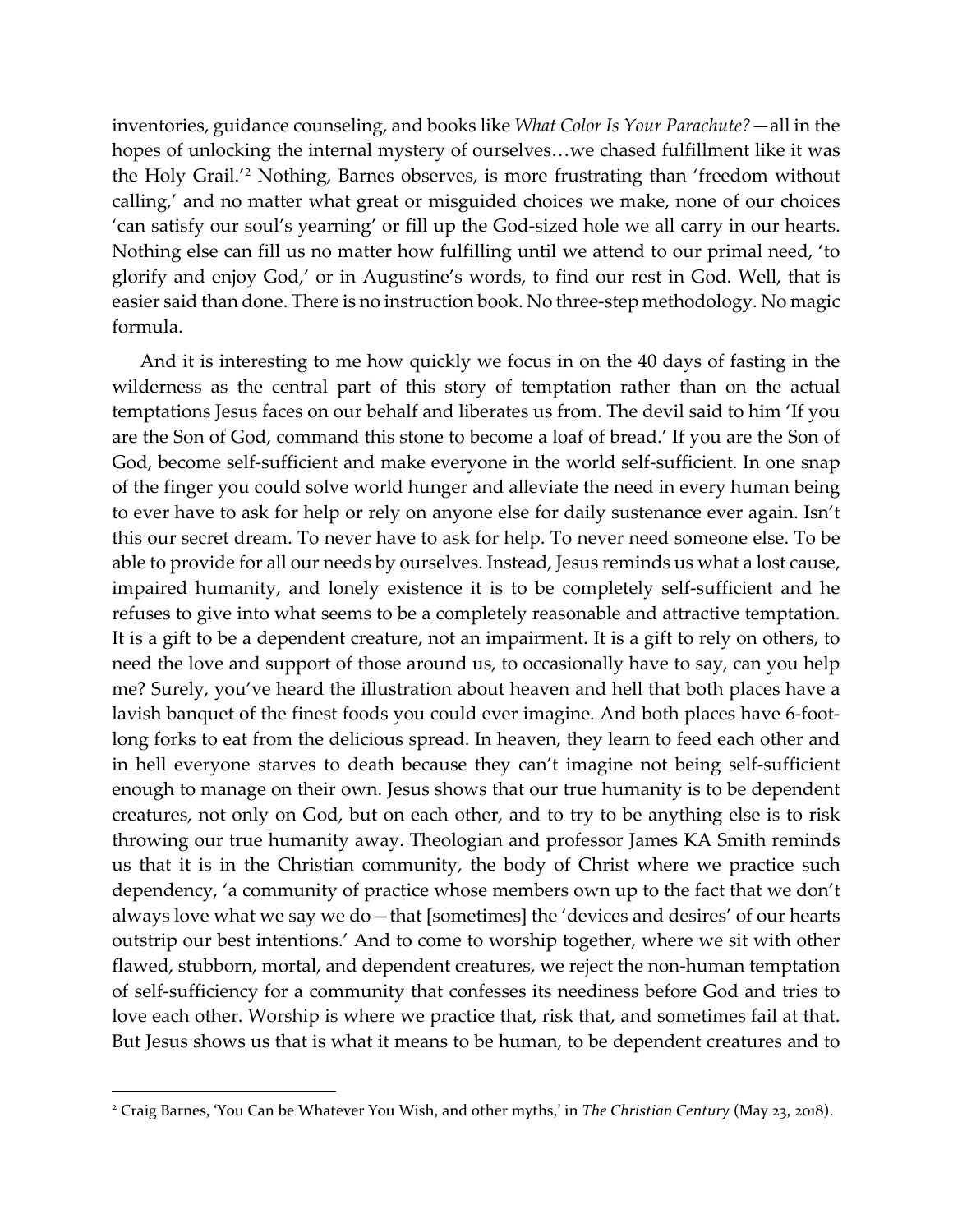come together to have our hearts and our lives not made self-sufficient, but to be recalibrated and directed toward the One who made us. 'Our hearts are restless until they find their rest in Thee.'[3](#page-2-0)

And the devil led him up and showed him in an instant all the kingdoms of the world. And the devil said to him, 'to you I will give their glory and all authority…if you worship me, all this will be yours.' Who does not want world domination or at least to dominate a significant portion of the globe? Isn't that what Russia is trying to force the Ukraine to acquiesce to? Isn't that what everyone aspires to, from Alexander to Constantine to the King of Rock and Roll to the King of Pop, from Michael Jordan to Lebron James, to dominate your peers, to be known as the GOAT, the Greatest of All Time, and the best there ever was. To quote Ted Williams, all I want is when I walk down the street, people will stop and say, there goes the 'best who ever was.' Who wouldn't want to aspire to that? Apparently, Jesus. Because he turns it down and quotes scripture back to the scripture quoting devil: 'worship the Lord your God, and serve only him.' Or to quote Martin Luther King, Jr., from his Drum Major Instinct speech: Jesus gives us a new norm of greatness…the one who is greatest among you shall be your servant. That's his definition of greatness…and by giving that definition of greatness, it means that everybody can be great. Because everybody can serve. You don't have to have a college degree to serve. You don't have to make your subject and verb agree to serve. You don't have to know about Plato and Aristotle to serve. You don't need to know Einstein's theory of relativity to serve. You don't have to know the second theory of thermodynamics to serve. You only need a heart full of grace. A soul generated by love.['4](#page-2-1) Again, world domination and unfettered power may be alluring and irresistible, but Jesus rejects it because it dehumanizes us. And instead he offers us a way of greatness that exalts our humanity and bestows it on every one of us.

Then the devil took him to Jerusalem, and placed him on the pinnacle of the temple, saying to him, 'If you are the Son of God, throw yourself down from here' and God will raise you up.' What is wrong with showing off the special powers? Why would Jesus refuse to save himself and prove his divine superpowers? After all, our hearts are restless until they find their rest in God, right? Why not prove his divinity by a show of force? I promise not to bore you with an academic debate, but one of the discussions and conversations in New Testament studies and in theological conversations is related to the technical term: 'deification.' To try and make a long story short, is the point of our mortal lives to participate in immortality and eternity through the divine life or is the point of life to become the creatures, the human beings God has intended us to be, to the best of our ability? Maybe we can do both, and that is a bit of a false debate between communion

<span id="page-2-0"></span><sup>3</sup> James K.A. Smith, *You Are What You Love,* 30, 21.

<span id="page-2-1"></span><sup>4</sup> Martin Luther King, Jr., 'The Drum Major Instinct,' in *A Testament of Hope,* 265-266.